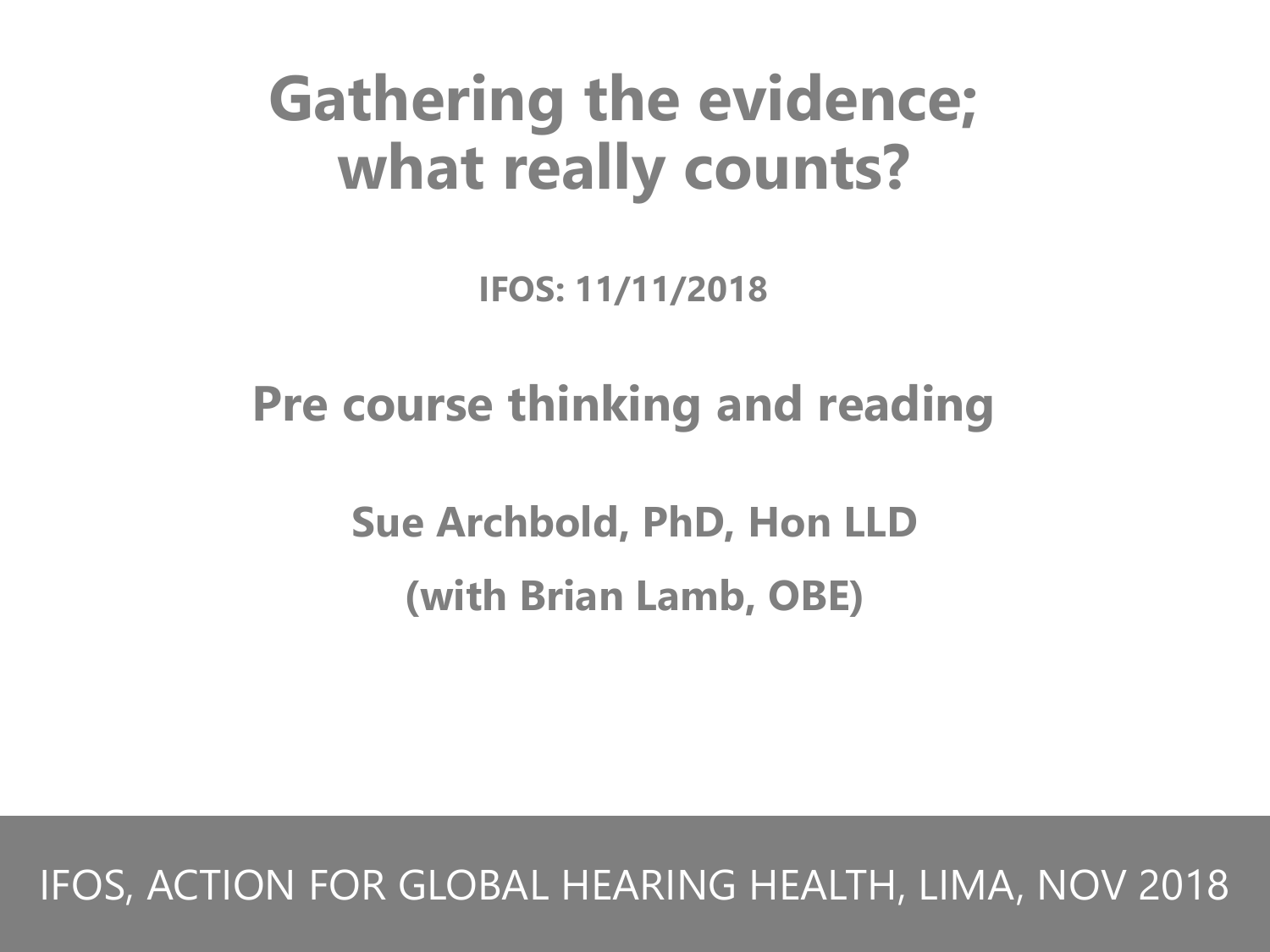It would be helpful if you thought about the following  $\Box$ questions

Read some of the following reports/issues, looked at  $\Box$ the websites mentioned

The issues will be discussed in the presentation П

The presentation will be available after the day  $\Box$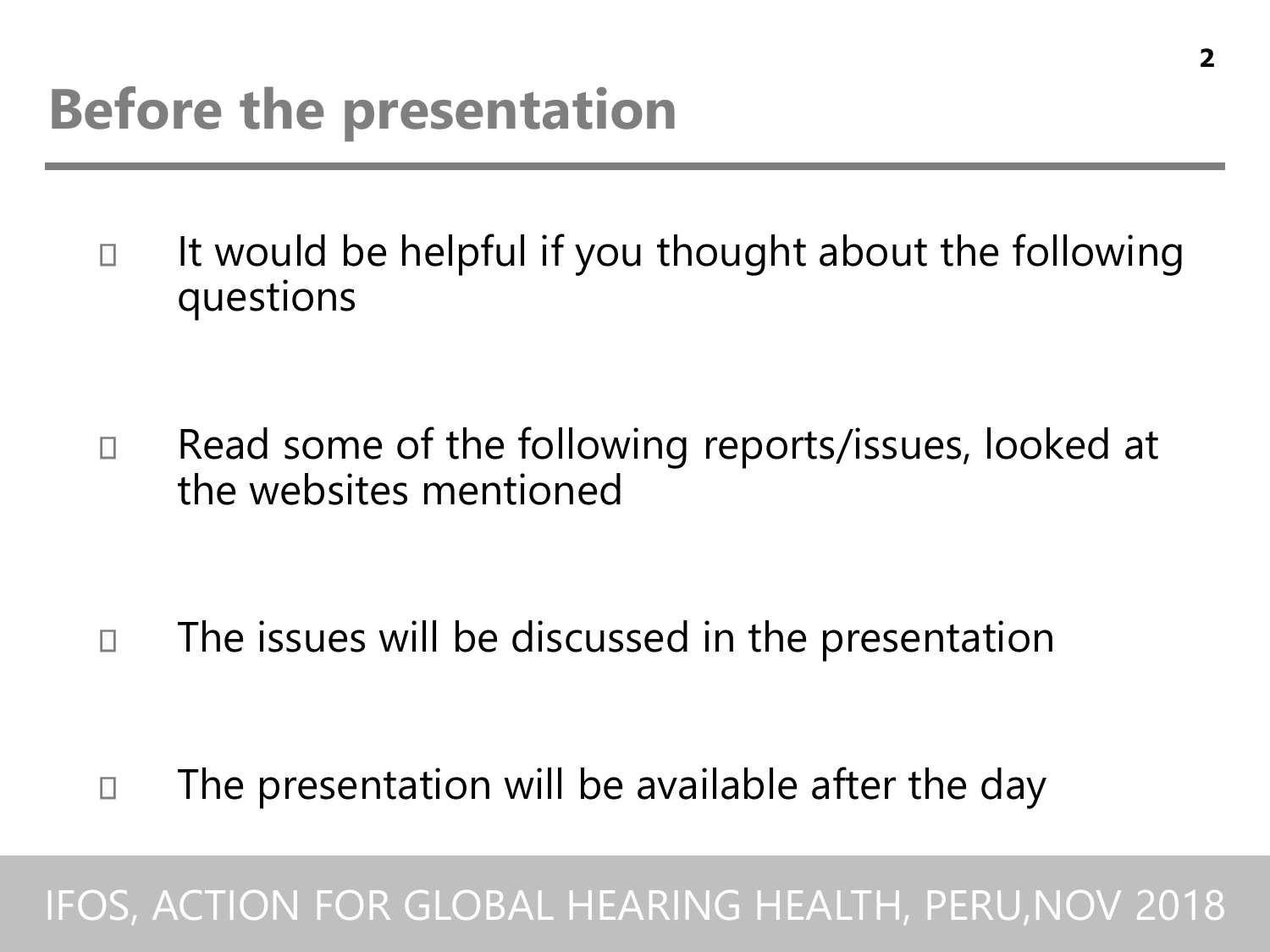## **This presentation will cover:**

- The traditional research hierarchy  $\Box$
- Traditional research methodologies and challenges  $\Box$
- Qualitative research methodologies : opportunities and  $\Box$ challenges
- Examples of qualitative research and its impact  $\Box$
- Change management influencing decisions and  $\Box$ policy
- Multiprofessional working and understanding П
- User collaboration and involvement П
- Examples of global action  $\Box$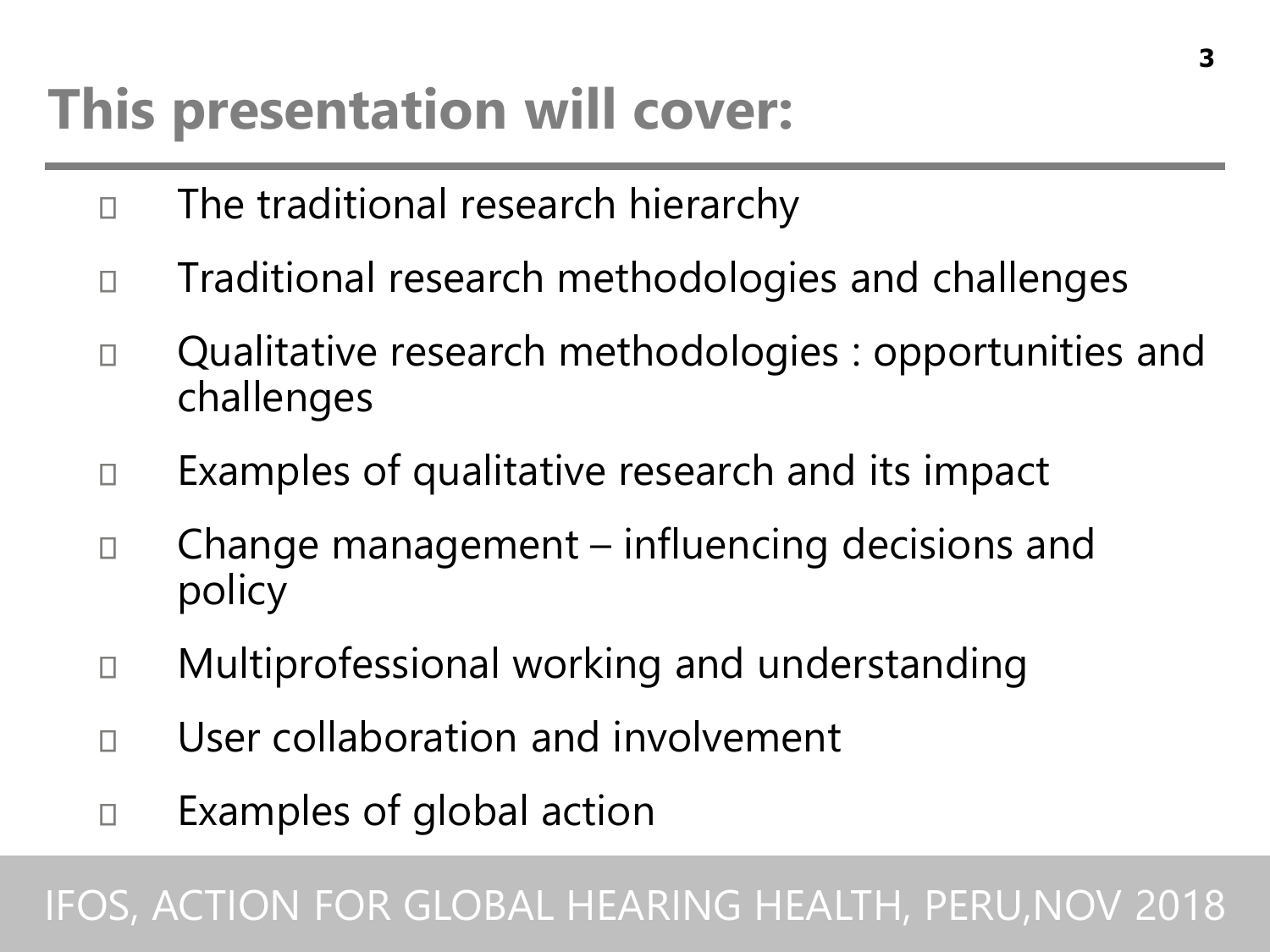- Think about the traditional research hierarchy with the  $\Box$ highest order being an RCT
- What are the pros and cons of an RCT in influencing  $\Box$ political and policy and funding decisions?
- What sort of research are you involved in?  $\Box$
- What do you know about qualitative research eg  $\Box$ "grounded theory"? What are the pros and cons of such studies eg interview and questionnaire studies in influencing these decisions?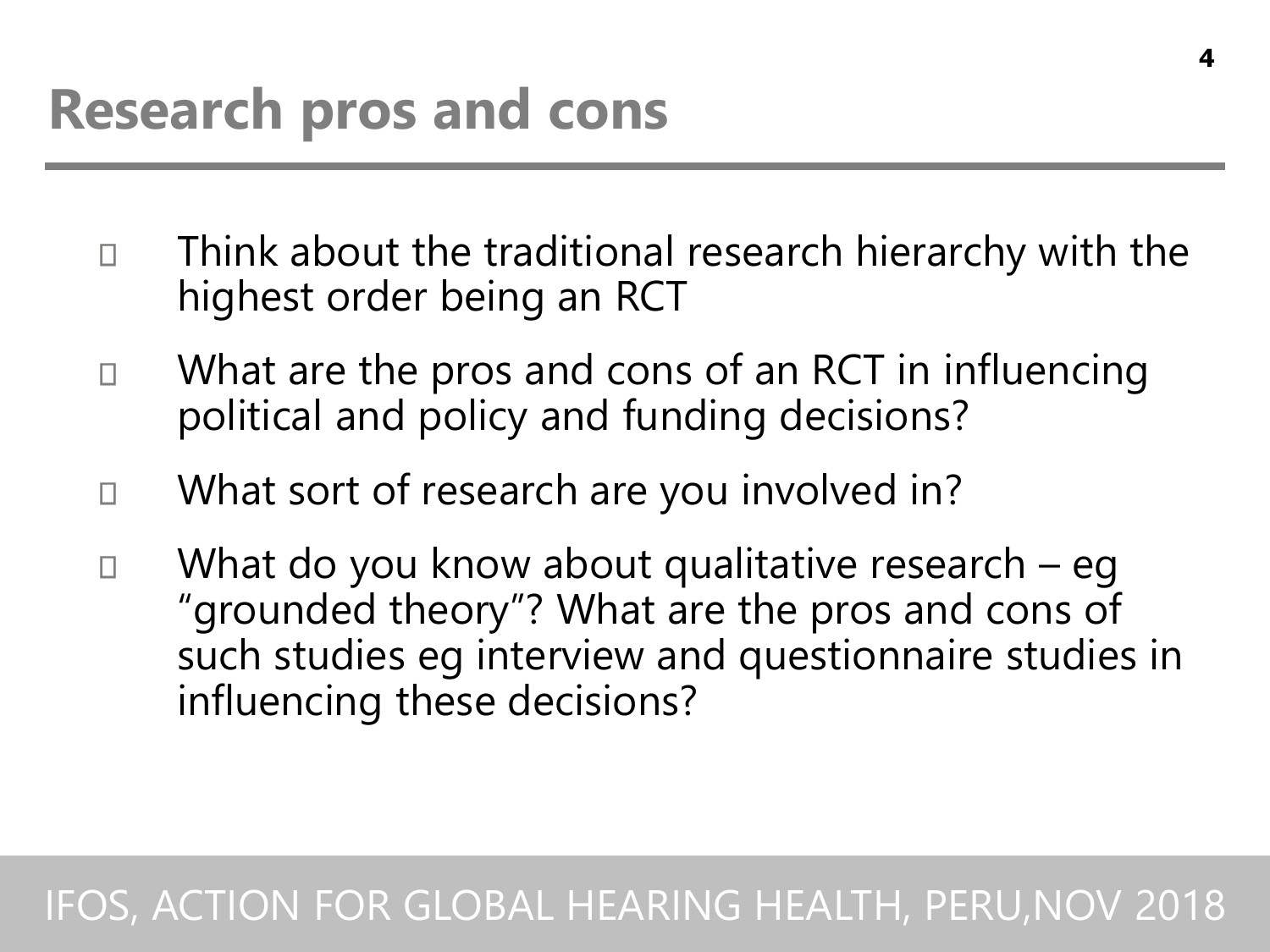# **Influencing decisions**

П

П

In England decisions are made by NICE about treatments  $\Box$ to be funded: see [www.nice.org.uk](http://www.nice.org.uk/) and see the guidance for ci as example (TA166). It is currently being reviewed.

In England data is gathered on all children and their  $\Box$ education and attainments, including deaf children. This data is useful for planning educational services. See [www.batod. org/cride](http://www.batod.cride/)

See Spend2 Save reports used to influence planners [at https://www.earfoundation.org.uk/research/adult](https://www.earfoundation.org.uk/research/adult-strategy-reports)strategy-reports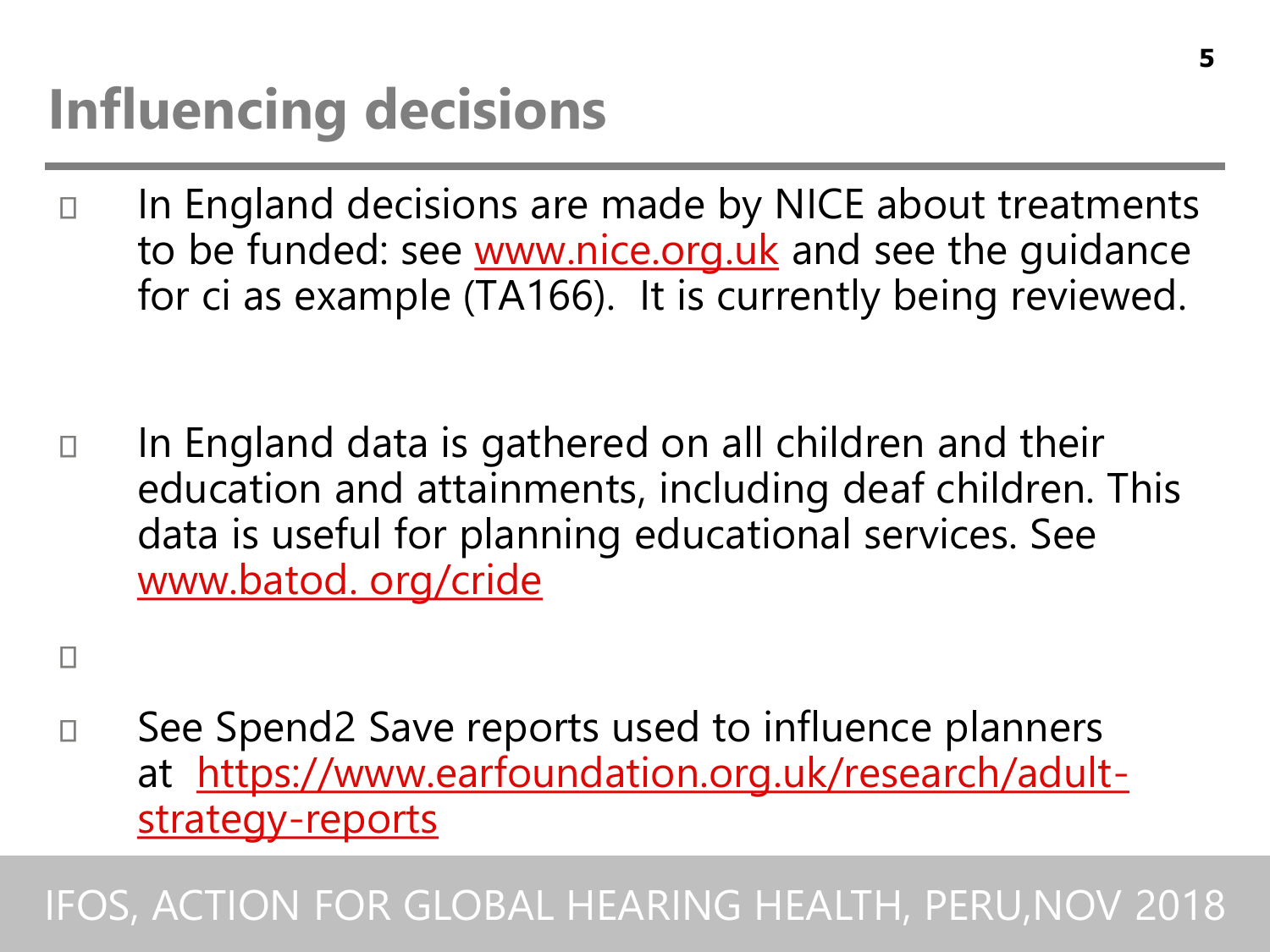## **Examples of useful documents/websites**

- WHO resolution on hearing loss:WHA70:13
- WHO Global costs of unaddressed hearing loss at: П [www.who.int/pbd/deafness/world-hearing-day/2017/en](http://www.who.int/pbd/deafness/world-hearing-day/2017/en)
- WHO report: MULTI-COUNTRY ASSESSMENT OF П NATIONAL CAPACITY TO PROVIDE HEARING CARE
- [www.ehima.com](http://www.ehima.com/) look at Eurotrak surveys
- [www.hear-it.org](http://www.hear-it.org/) П
- [www.eurociu.eu](http://www.eurociu.eu/) П
- [www.aea-audio.org](http://www.aea-audio.org/) the European Coalition П

#### IFOS, ACTION FOR GLOBAL HEARING HEALTH, PERU,NOV 2018

**GLOBAL COSTS OF JNADDRESSED** <del>I</del>EARING LOSS AND **T-EFFECTIVENESS FINTERVENTIONS**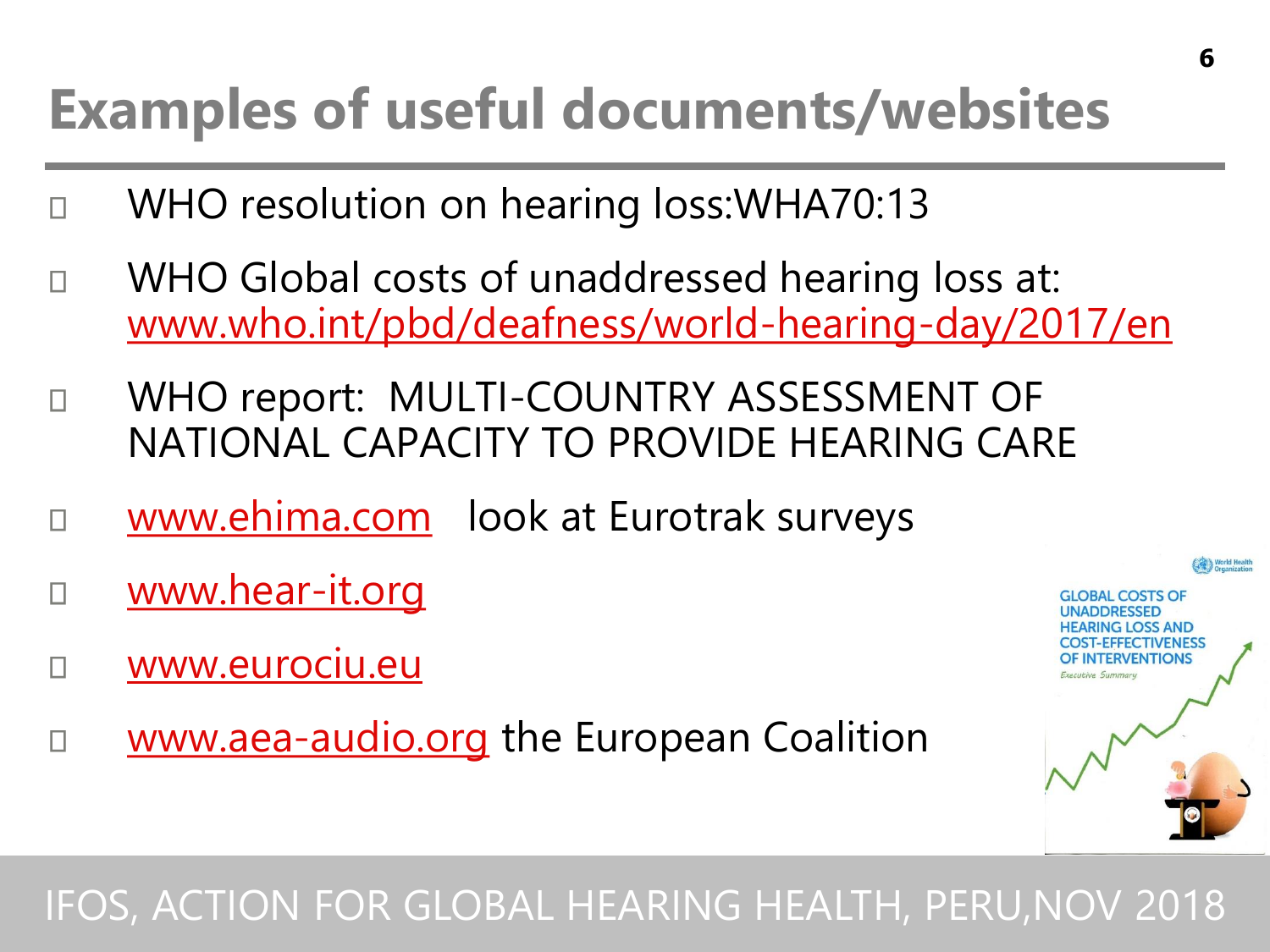### **Why involve users in influencing public policy?**

- What involvement do you have with those with hearing  $\Box$ loss in addition to as "patients"?
- Is "patient" the right word for someone with life long  $\Box$ hearing loss?
- What access do users have to those making public П policy and funding decisions?
- Why should they be influential?  $\Box$
- What do they need to be influential? П